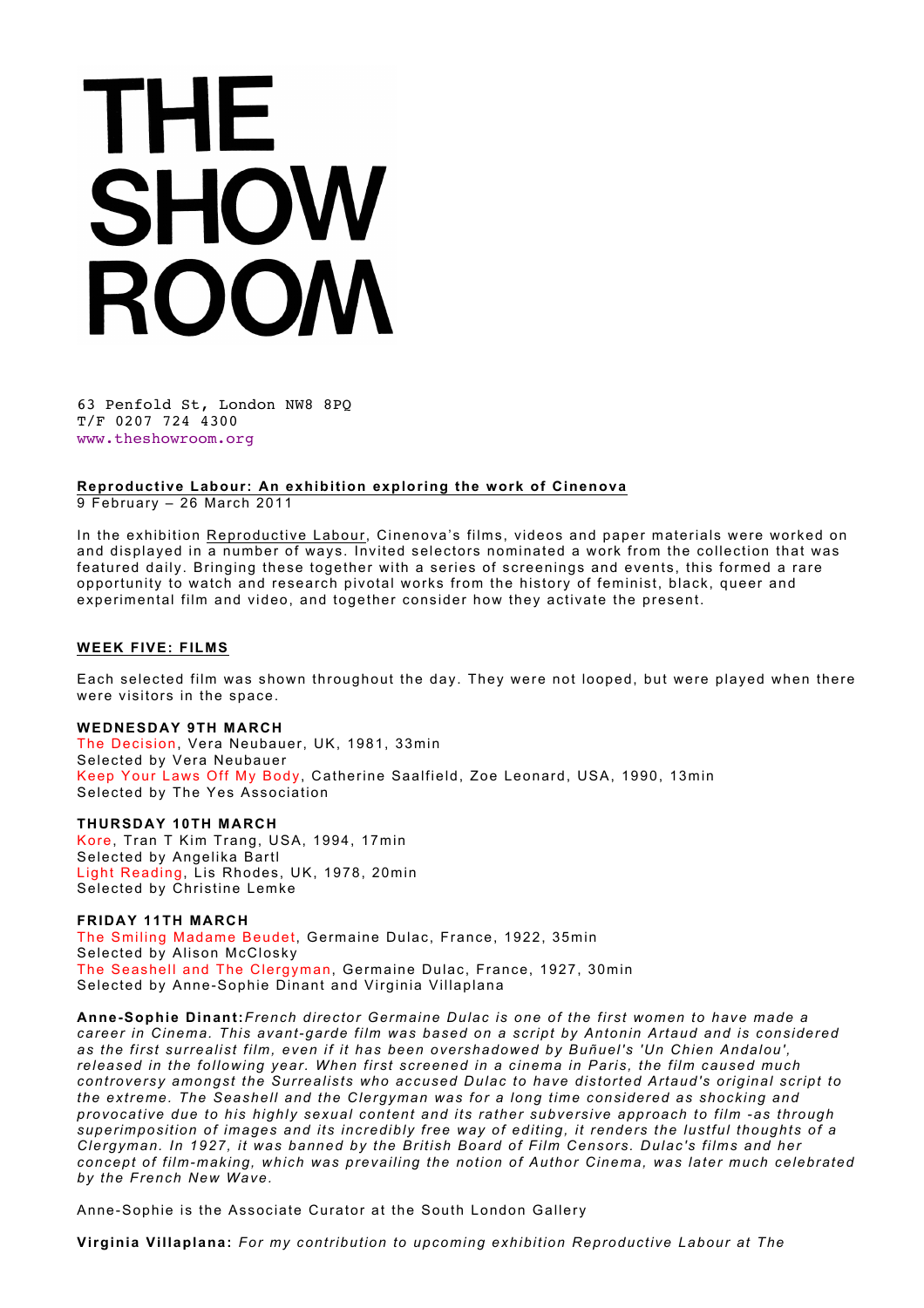## **THE** SHOW ROOM

*Showroom in London, both films of Dulac are important points as reproductive work of women, but also Dulac as an avantgarde filmaker and all her works as member and founder in cineclubs culture: 'The Smiling Madame Beudet' (1922) and 'The Seashell and The Clergyman' (1927).*

*Virginia Villaplana (MBA in Media Studies; PhD in Arts and Visual Culture) is an artist whose practice expands into critical theory, editorial work, curatorship and teaching. She has written: 'El instante de la memoria', Zones of Intensity', '24 Back Beats', 'Cárcel de amor', 'Relatos culturales sobre la violencia' and 'Infinite Film'. She is also editor of Arte y Políticas de Identidad (http://revistas.um.es/api) and teaches at the University of Valencia. She is a member of the collective group Las Lindes art, radical pedagogy and cultural practices. Her work explores writing as a negotiation between memory and history tales of fiction and documentaries, gender narratives, and contextual participation (for further information visit www.virginiaviallplana.com).*

#### **SATURDAY 12TH MARCH**

*Polygamy - Senegalese Style, Sokhna Dieng, Senegal, 1985, 30min Selected by Stephen Robinson*

*Stephen Robinson: Looking through the catalogue the Sokhna Dieng film, 'Polygamy Senegalese Style', caught my interest because of a representation of polygamy in the film 'The Money Order' (1968) by another Senegalese filmmaker, Ousmane Sembene. The women in his film are effectively in a relationship with each other, which is practically closer than with their husband. I suppose it relates to statements about homosexuality as being 'un-African', (though it is not homosexuality that is explored in this film), it is different, loving, dependent and emotional. The film suggests a potentially warmer, open, interconnected and diverse family than imperial, evangelical and modern conservative templates desire.*

*Polygamy is interesting because whilst it's institutionalised it exposes the arbitrary nature of institutional definitions. Marriage is not a well-defined thing. Marriage may be ubiquitous but its diversity across human cultures demonstrates that it is ours to define.*

*Though polygamy, like keeping a mistress, supports and is supported by a hierarchical and patriarchical society, perhaps by breaking the perfect image of monogomous marriage it gives a hopeful hint at the possibility of more open multi-centered relationships.*

*I'm interested in whether or not there can be any positive element in something that immediately seems 'wrong', especially given the sex bias of the institution, whether it can allow women to form protective structures and relationships in a society that is not equal. For example, in Ousmane Sembene's film 'Moolaadé' (2004), younger and older wives subtly support each other and grow together until they are strong enough to end the institution of female genital mutilation.*

*It's also interesting to challenge our discomfort with the subject and our assumptions about it's 'wrongness', and to have this discussion led by a woman who was a successful part of the culture (Sokhna Dieng is listed in 'With African Eyes: Women and African Cinema' as one of a group of "women who… were directors of ministries or other national institutions related to film, radio and television".)*

*In her 1917 pamphlet 'Marriage and Love' Emma Goldman attacks the assumption that marriage and love are synonymous, that they cover the same human needs. One hundred years later, have we rid ourselves of this notion? The assumption seems to be that in the wake of sexual and social liberation movements (which are represented as being complete) people are entirely free today to enter into love-match marriages, and that since these marriages are driven by love they must be equal, free, non-exploitative. The overwhelming representation of marriage is as a natural, happy, healthy, liberating experience. The propaganda of marriage even extends the 'marriage-franchise' to those*